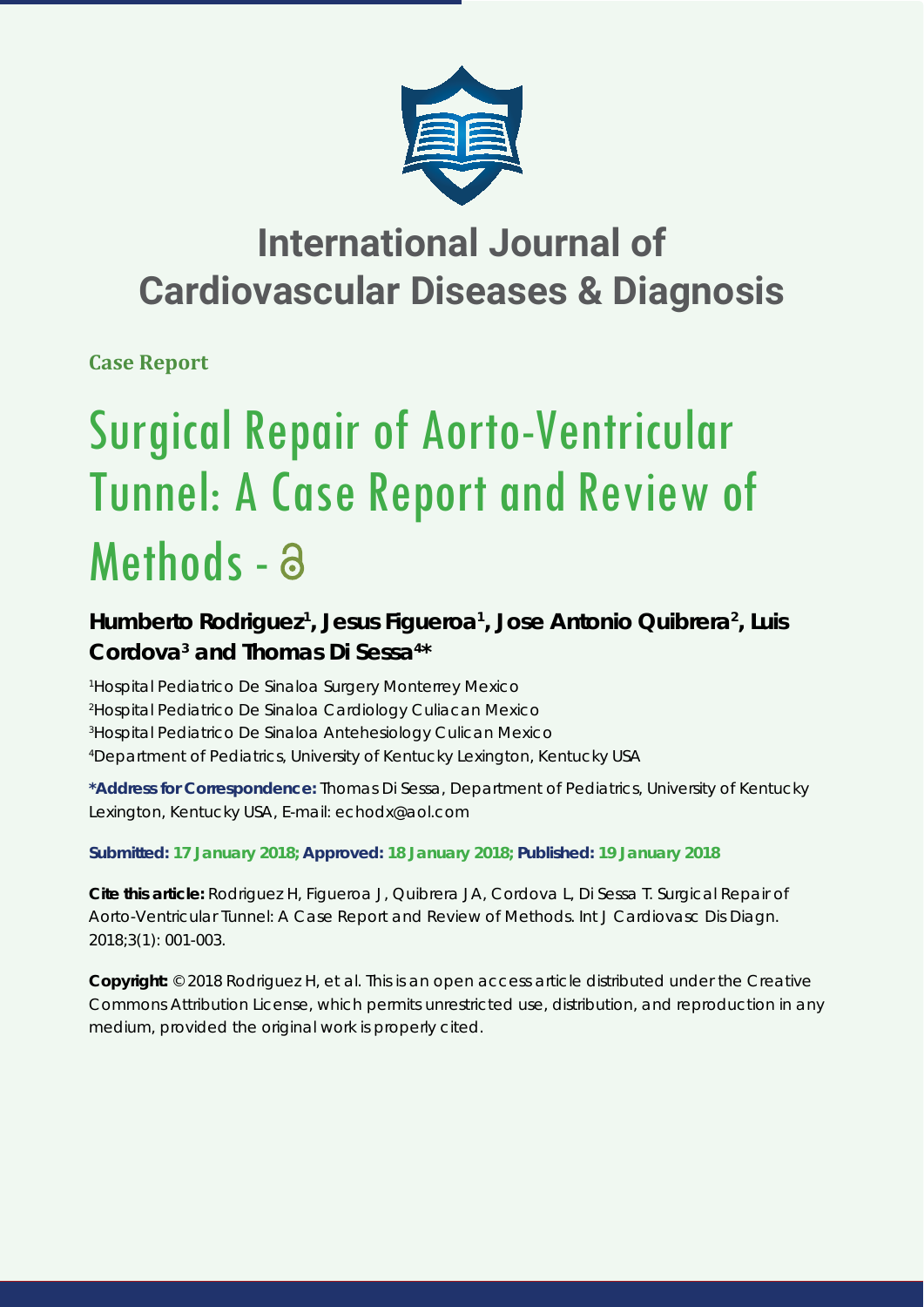#### **ABSTRACT**

This is a case report outlining the anatomy of a rare congenital cardiac anomaly (aorto-left ventricular tunnel) and its surgical repair. **Keywords:** Aorto-Left Ventricular Tunnel, Congenital heart Disease

#### **INTRODUCTION**

#### **CASE REPORT**

Aorto-left ventricular tunnel is a rare congenital anomaly comprising only 0.1 to 0.5 % of congenital defects [1]. As of 2007 only 130 cases have been reported in the literature [1]. Anatomically it is an extracardiac connection between the right sinus of Valsalva either the left or right ventricle. Hovaguimian H et al has divided this anomaly into 4 types: type 1 – a slit like opening at the aortic end with no valve distortion 24 % of cases, type-2 associated with a large extracardiac aneurysm 44 % of cases, type - 3 associated with an intracardiac aneurysm of the septal portion of the tunnel with or without with or right ventricular outlet obstruction 24 % of cases, type - 4 a combination of 2 and 3 8 % of cases [2]. Physiologically it functions as aortic regurgitation producing left ventricular volume overload. Clinically most cases present in infancy with symptoms of refractory congestive heart failure. Occasionally patients present only with a heart murmur later in life. A variety of surgical approaches have been employed in the repair of the defect. We present herein a case of aorto-left ventricular tunnel successfully repaired at 7 days of age and a review the multiple surgical approaches.



**Figure 1: A:** Shows the relationship of the large bulbous aneurysm to the right coronary artery as well as the tunnel; **B:** Artist drawing of the anatomy.



Figure 2: A: Demonstrates tunnel, aortic annulus and LV orifice (dark area); **B:** Shows right coronary orifice.

A one-day old male, product of a 39-week uncomplicated gestation, labor and delivery to 19-year-old female was noted to have respiratory distress characterized by intercostal retractions and nasal flaring shortly after birth. On physical examination there was a  $3/6$ long systolic murmur and a loud single second heart sound. Chest x-ray showed cardiomegaly. An echo-Doppler study demonstrated an atrial communication with left -to-right shunt, a ductus arteriosus with a bidirectional shunt, and a long communication between a dilated right sinus of Valsalva and left ventricle. There was antegrade flow into the aorta and retrograde into the left ventricle in diastole. Despite treatment with diuretics, the baby developed uncontrolled heart failure. The infant was taken to surgery on the seventh day of life. The procedure was performed with aortic cross-clamping, cardioplegia, ligature of both cavae and a right atriotomy. We observed a large bulbous aneurysm over the right sinus of Valsalva to the anterior Left Ventricular Outflow Tract (LVOT) (Figure 1 A and B). We used a longitudinal incision to open the aneurysm and found a communication between Aorta and LV, Aortic valve was normal and the right coronary artery was normal size and position (Figure 2A and B). The origin of the tunnel was above the sinotubular junction. The tunnel was closed along its anterior wall with a Goretex (need manufacturer) patch to close the aortic communication using a double running suture; the patch was extended to close LVOT orifice, using running suture over aortic annulus and around the LV orifice (Figure 3A and B). We closed remaining tissue of the aneurysm over the patch. The ASD and the atriotomy were repaired.

#### **DISCUSSION**

This discussion will by no means provide the details of all types of surgical repair of aorto-left ventricular tunnel. Our goal is to briefly review the different approaches employed and their pros and cons. Experience has shown that for the best return of left ventricular size to normal repair should be before 6 months of age. There are a variety of techniques used to close an aorto-left ventricular tunnel (1). Adequate repair includes not only closure of the tunnel but also support of the aortic valve, maintaining normal coronary circulation as well as avoiding Left and right ventricular out obstruction. The following methods have been employed: 1) Closure of the aortic opening either by direct suture or with a patch; 2) closure of the ventricular end of the tunnel; 3) Obliteration of the Tunnel: and 4) closure of both orifices (3) In addition, a number of materials have been used as a patch (dacron, teflon, pericardium, piece of aneurysm) [3,4]. At the present time there appears to be debate regarding direct suture closure of the aortic end vs patch closure. Concern exists that direct suture closure of the aortic orifice distorts the aortic valve cusps and does not provide adequate support for the valve. Thus, patients may be more prone to long term development of aortic regurgitation [5]. However, Martins et al reported a 35-year experience with this anomaly. In this report 11 children had surgical repair. Six of nine patients repaired at their institution had direct aortic suture. No significant aortic regurgitation was observed at a mean follow up of 5